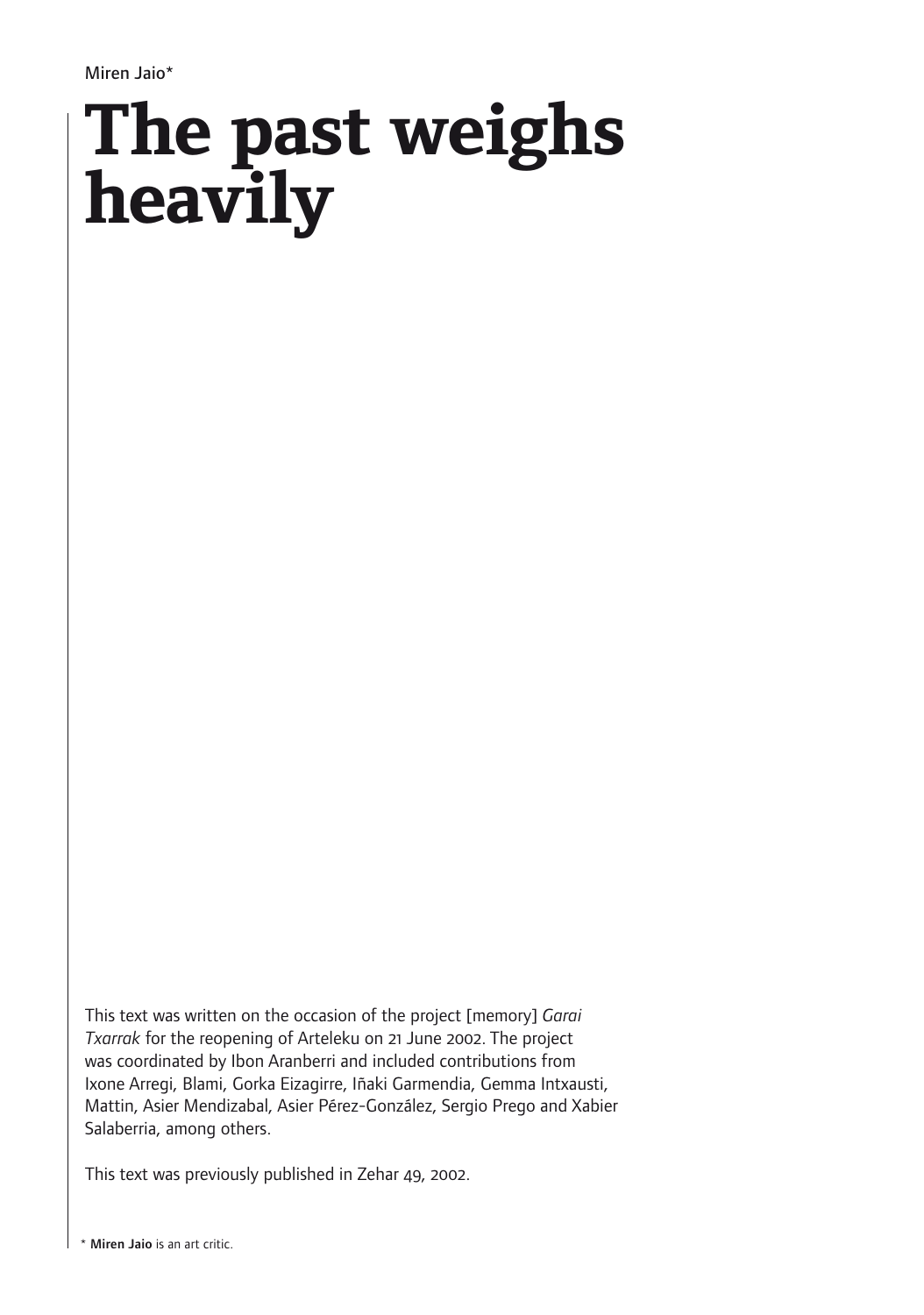It is difficult to get scientists to see eye to eye on anything, but one thing they all agree on is that we shall never be able to journey to the past. A oneway trip to the future might be possible: they say one day we may be able to travel through space at incredible speeds, and after a year playing cards with the other crew members, return to Earth to find our great great grandson, now senile and locked up in a home. But, never, they say, will we be able to return to the past. It simply isn't possible. The past is unrecoverable, it's a fatal time.

But out of pure contradictoriness, we seem to be engaged in a concerted effort to return to the past over and over again. It's a virtual return, obviously. And the many ways we try —unsuccessfully— to tame the past can only lead to one feeling: loss. In the past, mice, damp and time acted as implacable censors, deciding what would be preserved and what would not. Now, though, there is no longer any possibility of censorship or selection. Nothing from the past (or rather, what remains of it) must be forgotten; everything must be documented.

And so, thanks to this conservationist dogma (which, it should be noted, has nothing to do with ecological principles), this documentation of the past grows like an uncontrolled octopus stuffed into the bottomless depths of our hard disks.

And there is another dogma hidden behind this forced resuscitation of the past: we cannot afford to forget anything and so we must preserve the remains of the past. It becomes a moral duty, then, not to lose our memories. But forcing people to «remember by decree» does not seem like a good way of preserving memory. For memory, despite all our attempts, is capricious and changeable, and it does not yield to imposition. Take that most extreme form of institutionalisation of the duty to remember: commemoration. What is really left after the dust of the destroyed buildings has settled, the eye witnesses have

died and the memory of the events is no more than a quotation in some book?

But the past, in the form of tons of documentation, does not just have physical weight. The past weighs heavily on us. Take nostalgia, for example. One summer at one of those courses in Arteleku, I had a rather absurd conversation with another participant about nostalgia. She argued that the malaise of nostalgia would soon be wiped off the face of the earth. Her nephews and nieces, those strange creatures wired to Playstations, would soon be freed of the useless baggage of nostalgia. Such is the bombardment of new contraptions, images and experiences to which new generations of humans are subjected that they will have no time for memories. So, she went on, nostalgia is not just a feeling towards the past, nostalgia is itself something of the past.

Some years have passed since that conversation. With the re-opening of Arteleku, the centre has entered the sticky terrain of «things with past and memory». I suppose the same thing will have happened to that woman's poor nephews and nieces. And in the meantime, the cruel aunt will have had to yield to the evidence: nostalgia is a permanent mood (and state of anxiety), a disease for which no known vaccine exists.

Or perhaps it does. The only possible vaccine is forgetting. But if we could choose, would any of us opt for the oblivion of Alzheimer's over the bane of memories? I doubt it. To quote Arnold Schwarzenegger in *Total Recall*, when a slime-covered mutant asked him what he was looking for: «The same as you. To remember». «But, why?», asks the creature. «To be myself again», says Schwarzenegger. What Arnie —or rather the character created by Philip K. Dick— knew well was that, without memory or memories, we do not exist.

But for whatever reason, we live in a time when nostalgia is celebrated. You only have to turn on the television during off-peak times and hook